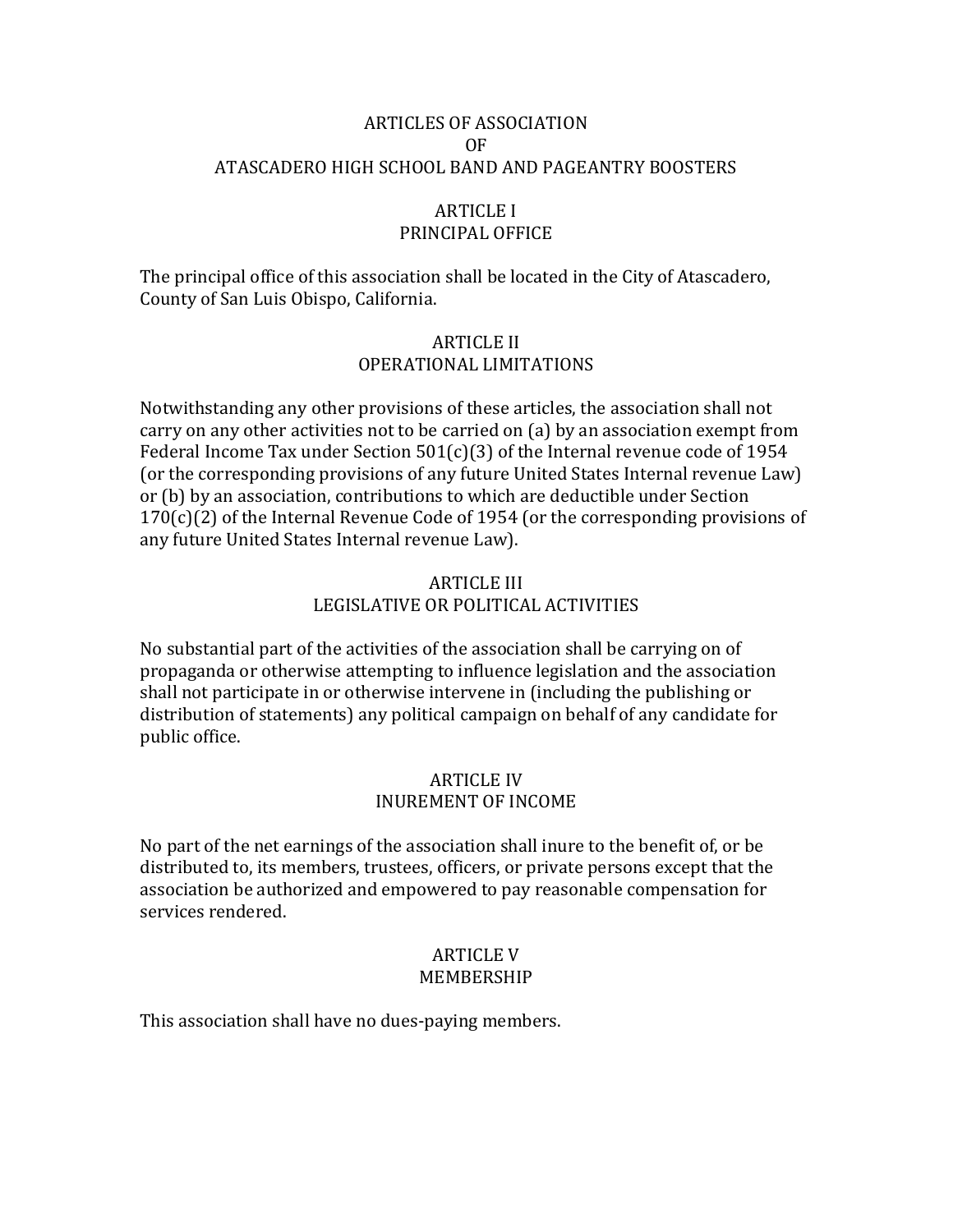## ATASCADERO HIGH SCHOOL BAND & PAGEANTRY BOOSTERS' BYLAWS

### TABLE OF CONTENTS

#### 1.0 ORGANIZATION

- 1.1 Name
- 1.2 Purpose
- 1.3 Membership
- 1.4 Board of Directors
- 1.5 Organization Policies

### 2.0 DUTIES OF THE BOARD OF DIRECTORS

- 2.1 President
- 2.2 President Elect
- 2.3 Vice President
- 2.4 Secretary
- 2.5 Treasurer
- 2.6 Auditor
- 2.7 Student Representative
- 2.8 Uniform Coordinator

#### 3.0 MEETINGS

- 3.1 Board of Directors Meetings
- 3.2 General Membership Meetings
- 3.3 Procedures

### 4.0 ELECTIONS

- 4.1 Timing of Elections
- 4.2 Procedures
- 4.3 Vacancies
- 4.4 Non-Voting Ensemble Representatives

#### 5.0 PURCHASES & EXPENDITURES

- 5.1 Budget Preparations
- 5.2 Limits of Authority

### 6.0 FINANCES OF THE ORGANIZATION

- 6.1 Accounts
- 6.2 Authorization Signatures
- 6.3 Distribution of Funds
- 6.4 Account Reporting

#### 7.0 AMENDMENT OF BYLAWS

- 7.1 Procedure
- 7.2 Posting
- 7.3 Dissolution

### **ATASCADERO HIGH SCHOOL**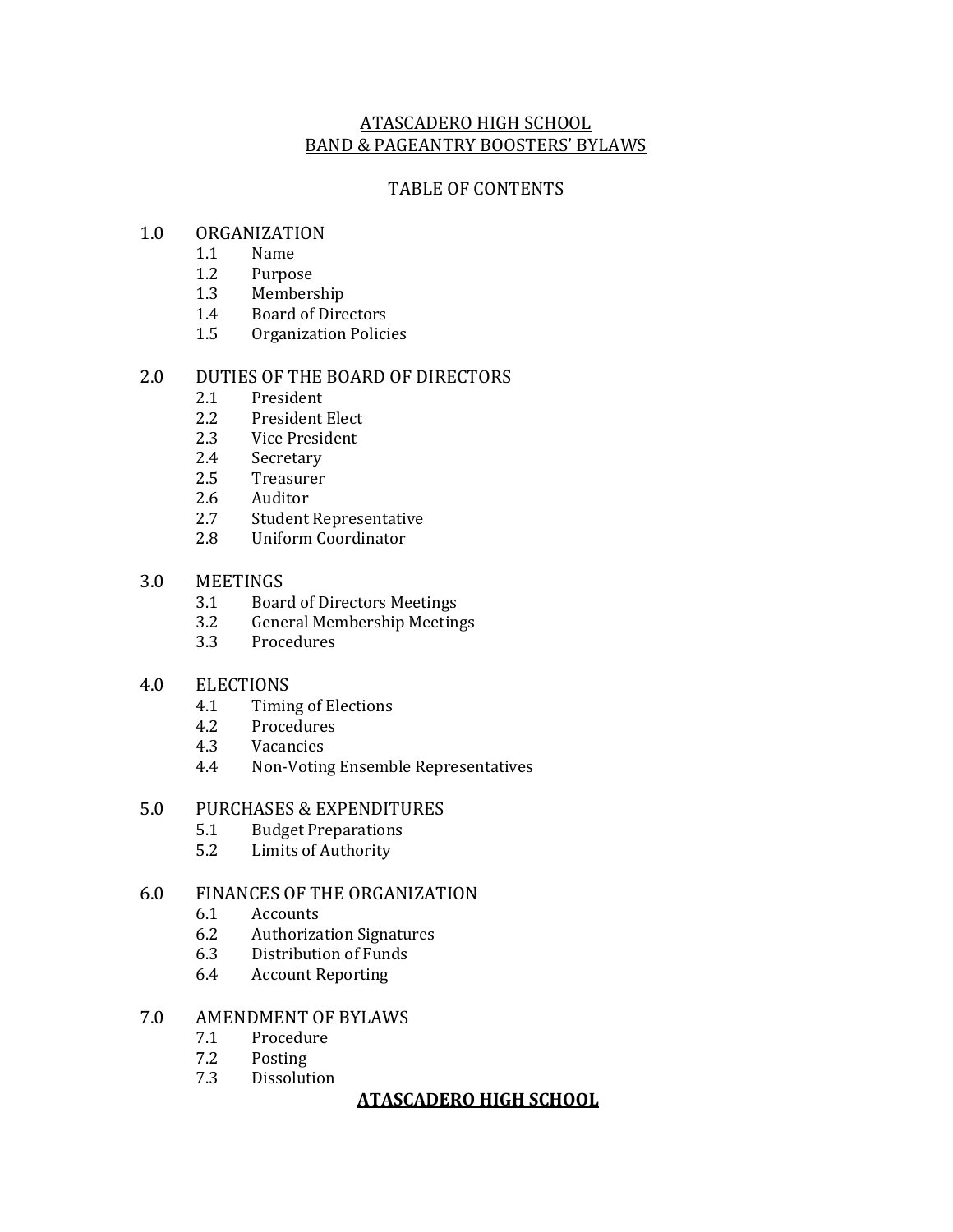## **BAND & PAGEANTRY BOOSTERS' BYLAWS**

## **1.0 ORGANIZATION**

### 1.1 NAME

The name of this organization shall be "Atascadero High School Band & Pageantry Boosters" hereinafter referred to as "Boosters".

### 1.2 PURPOSE

The purpose of the Boosters shall be to promote the activities of the Atascadero High School Band & Pageantry

#### 1.3 MEMBERSHIP

The membership of the Boosters shall be composed of but not limited to parents and guardians of members of the Atascadero Band & Pageantry.

Any other interested adult may join the Boosters by contacting the President and forwarding him or her the required information.

#### 1.4 BOARD OF DIRECTORS

"The Board of Directors" hereinafter referred to as the "Board", shall consist of the following:

- 1. President
- 2 Vice President
- 3. Secretary
- 4. Treasurer
- 5. Auditor
- 6. Student Representative
- 7. Uniform Coordinator

The participating unit leaders are automatic voting members of the Board:

- 8. Band Director
- 9. Pageantry Advisor

During the second half of a given year the following position may be a nonvoting Board member:

President Elect

### 1.5 ORGANIZATION POLICIES

- 1.5.1 Officers of the Board shall not serve more than two (2) years in the same office unless approved by a Board majority.
- 1.5.2 The newly elected Board shall assume office on August1, the start of the fiscal year.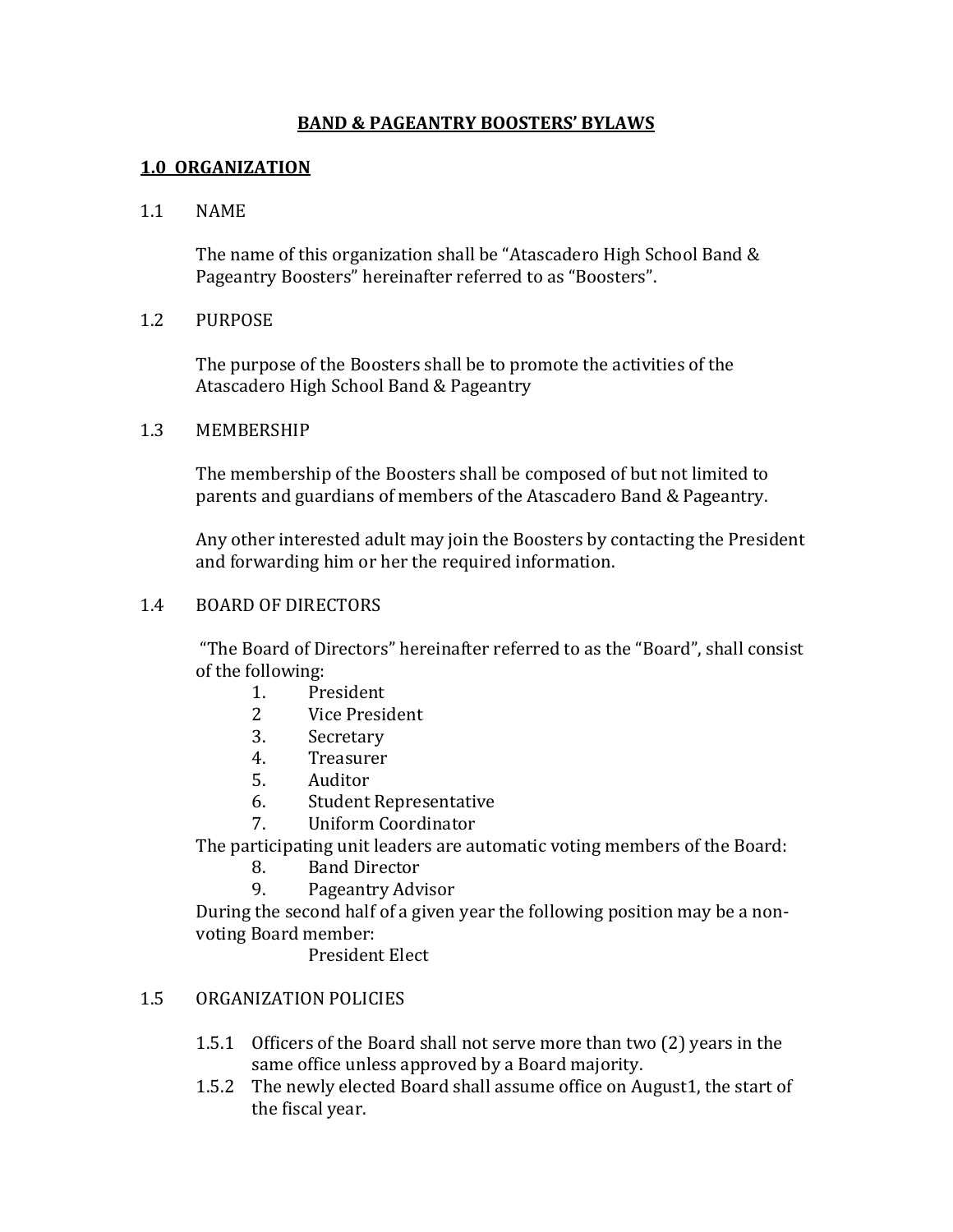## **2.0 DUTIES OF THE BOARD OF DIRECTORS**

### 2.1 PRESIDENT

- 2.1.1 The President shall be responsible for presiding at all Board, general membership, or special meetings.
- 2.1.2 The President shall also be responsible for seeing that all activities of the Boosters are carried through.
- 2.1.3 The President shall maintain liaison with the school administrative officials and will cooperate with the heads of the individual performing units.
- 2.1.4 The President shall assure all correspondence requiring action is assigned to a Booster and shall follow-up to insure satisfactory results.
- 2.1.5 The President sets the agenda for all meetings with input from Board members and unit leaders.

### 2.2 PRESIDENT ELECT

- 2.2.1 The President Elect shall be selected by the Board in December and be confirmed by the general membership along with the Board of Directors in May.
- 2.2.2 The term of the President Elect shall be for a seven-month period starting on January 1 and ending July 31.
- 2.2.3 The function of the President Elect is to work with the Board and the President to understand the workings of the Organization prior to assuming the role of President.
- 2.2.4 The President Elect is not a voting member of the Board

## 2.3 VICE PRESIDENT

- 2.3.1 The Vice President shall be responsible for carrying out the duties of the President in his or her absence.
- 2.3.2 The Vice President shall be responsible for overseeing all fundraisers agreed to by the Board.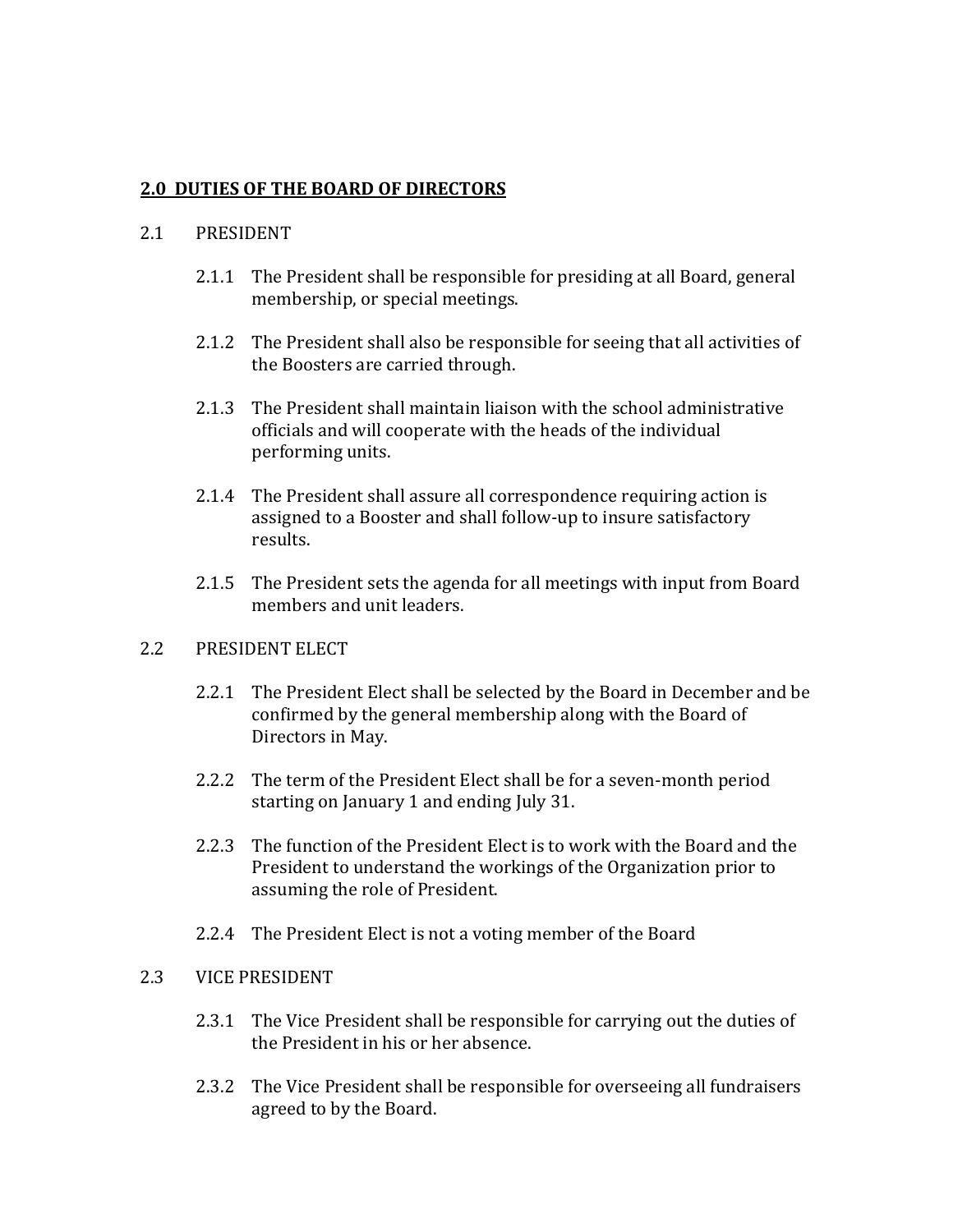2.3.3 The Vice President shall also be the Volunteer Coordinator.

# 2.4 SECRETARY

- 2.4.1 The Secretary shall keep the minutes of the Booster general meetings, the Board meetings, and any special meetings that may be called.
- 2.4.2 The Secretary shall act as historian of the Boosters.
- 2.4.3 The Secretary shall be responsible for receiving all incoming correspondence concerning the Boosters and shall contact the President concerning proper distribution.
- 2.4.4 The Secretary shall be responsible for assuring that all outgoing correspondence is mailed in a timely manner.
- 2.4.5 The Secretary shall contact all Board members two days prior to the scheduled meeting to remind them.
- 2.4.6 The Secretary is responsible for the Booster Band Blast email.
- 2.4.7 The Secretary shall distribute to the Board a draft copy of the minutes within one week of the previous meeting.

# 2.5 TREASURER

- 2.5.1 The Treasurer shall be responsible for all funds that are within control of the Boosters.
- 2.5.2 The Treasurer shall be responsible for the bank balances and the records showing all deposits and withdrawals of the Boosters' funds.
- 2.5.3 The Treasurer shall give a full report of the status of the treasury at each meeting or whenever asked to do so upon sufficient notice by a member of the Board. Report should include all payments and deposits made from the prior month.
- 2.5.4 An Assistant Treasurer may be appointed by the Board when deemed necessary, a non-voting Board member to assist the Treasurer in recordkeeping. The Treasurer and the Assistant Treasurer must be capable of keeping records and providing reports in accordance with procedures set forth by the Board.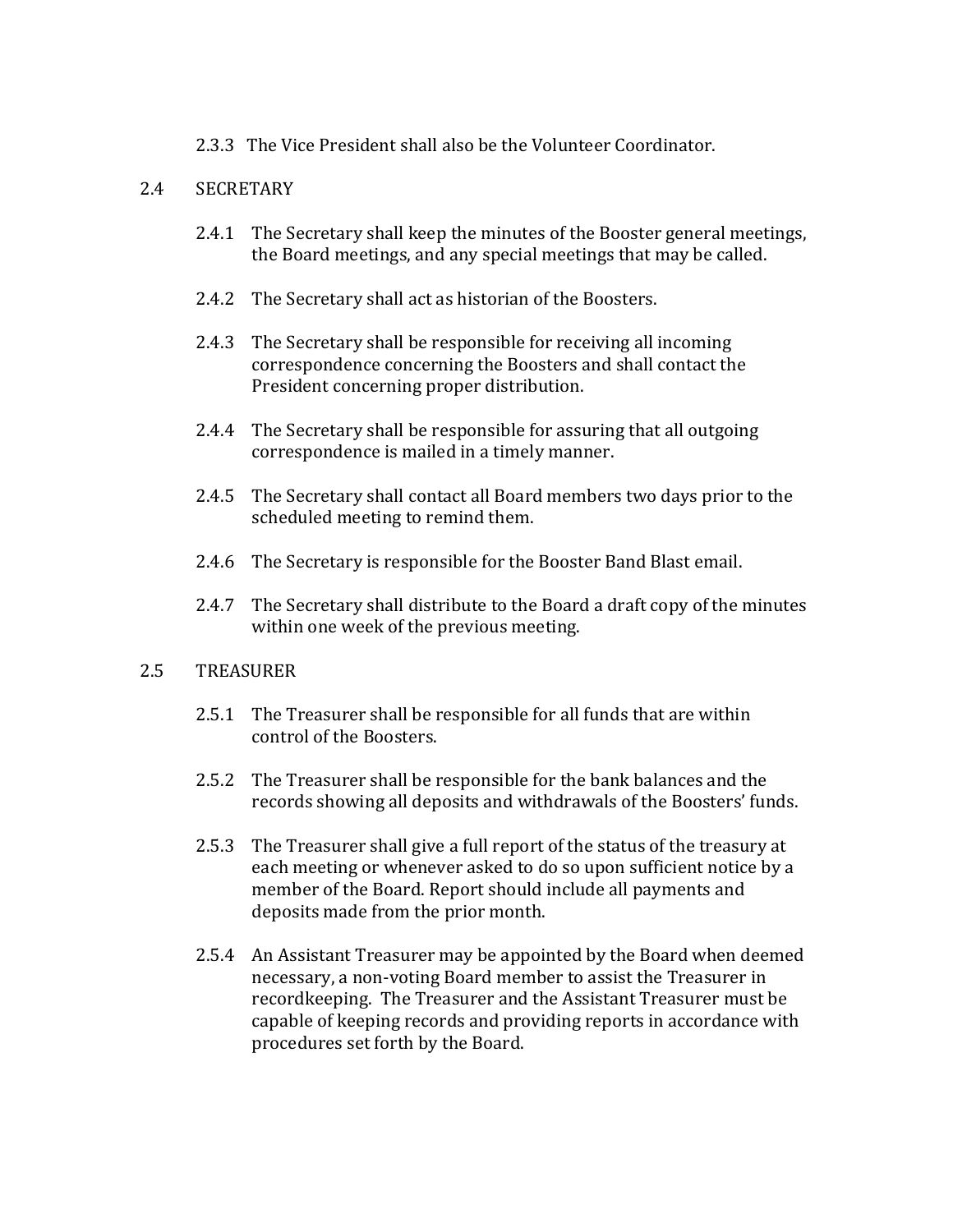2.5.5 If Treasurer is to be absent for 7 days or more, the checkbook or debit card shall be left with either the President and Vice President for emergencies.

## 2.6 AUDITOR

- 2.6.1 The Auditor shall audit the books and financial records of the organization semiannually. A mid-year audit shall be completed in February. The year-end audit shall be completed in August. The audit at the end of a term is to be completed by the outgoing auditor.
- 2.6.2 The Auditor shall present a written report to the board for adoption at the March and September meetings.
- 2.6.3 The Auditor shall audit the books upon resignation of the Treasurer or any check signer, or at any time deemed necessary.
- 2.6.4 The Auditor shall not be related by blood or marriage to the Treasurer or authorized signers of checks.
- 2.6.5 The Auditor shall verify that all tax returns and other financial forms required by state and federal government agencies have been completed and filed by the due date.
- 2.7 STUDENT REPRESENTATIVE
- 2.7.1 The Student Representative will relay information from Instrumental Music Students to the Board and in turn relay information from the Board to the Instrumental Music Students. The Student Representative shall be the voice of the Instrumental Music Students.
- 2.8 UNIFORM COORDINATOR
- 2.8.1 Will oversee the assigning of uniforms to Instrumental Music Students and Auxiliary Students each year.
- 2.8.2 Will oversee the cleaning, collecting, and ordering of uniforms

2.9 All outgoing officers shall provide their successors with the necessary information, including a print and electronic version, for the board to transition smoothly and maintain successful operations.

# **3.0 MEETINGS**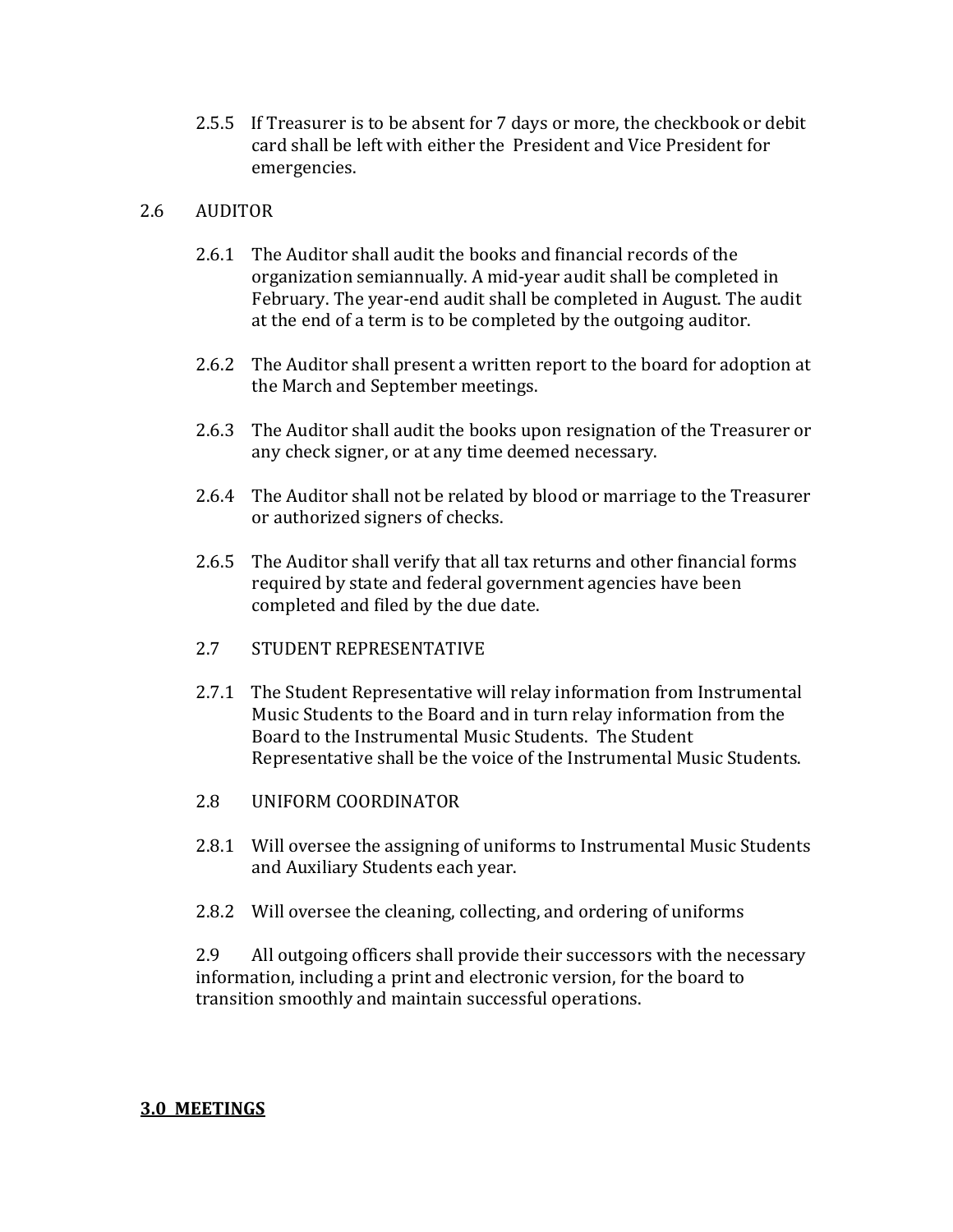## 3.1 BOARD OF DIRECTORS' MEETINGS

- 3.1.1 Meetings shall be held each month, or at a time agreed on by a majority vote of the Board.
- 3.1.2 All members of the Boosters are invited as non-voting guests at Board meetings, but may be requested to leave for a portion of the meeting that concerns delicate Board discussions.
- 3.1.3 All meetings will be held in the band room at Atascadero High School or at a previously announced location.

### 3.2 GENERAL MEMBERSHIP MEETINGS

- 3.2.1 The meeting frequency, time, and location of the general membership will be decided upon by a majority vote of the Board.
- 3.2.2 Special meetings may be called as approved by a majority vote of the Board.

## 3.3 PROCEDURE

- 3.3.1 Board meetings shall be held once a month throughout the school year.
- 3.3.2 Meetings shall be held as indicated above, unless changed with the approval of the Board. If a conflict causes rescheduling, the new date should be announced as soon as the new date is known, but a minimum of one week in advance by phone or email.
- 3.3.3 Special meetings may be called as approved by a majority vote of the Board. Special meetings may be held to consider only agenda items announced to the general membership by phone or email.
- 3.3.4 A majority vote shall prevail.
- 3.3.5 The meeting shall contain:
	- 3.3.5.1 Review and approval of the minutes from the last Board meeting.
	- 3.3.5.2 A Treasurer's report. In the event the Treasurer is unavailable for the meeting, it is the Treasurer's responsibility to furnish the information sheet to the President or Assistant Treasurer so that the information can be reported at the Board meeting.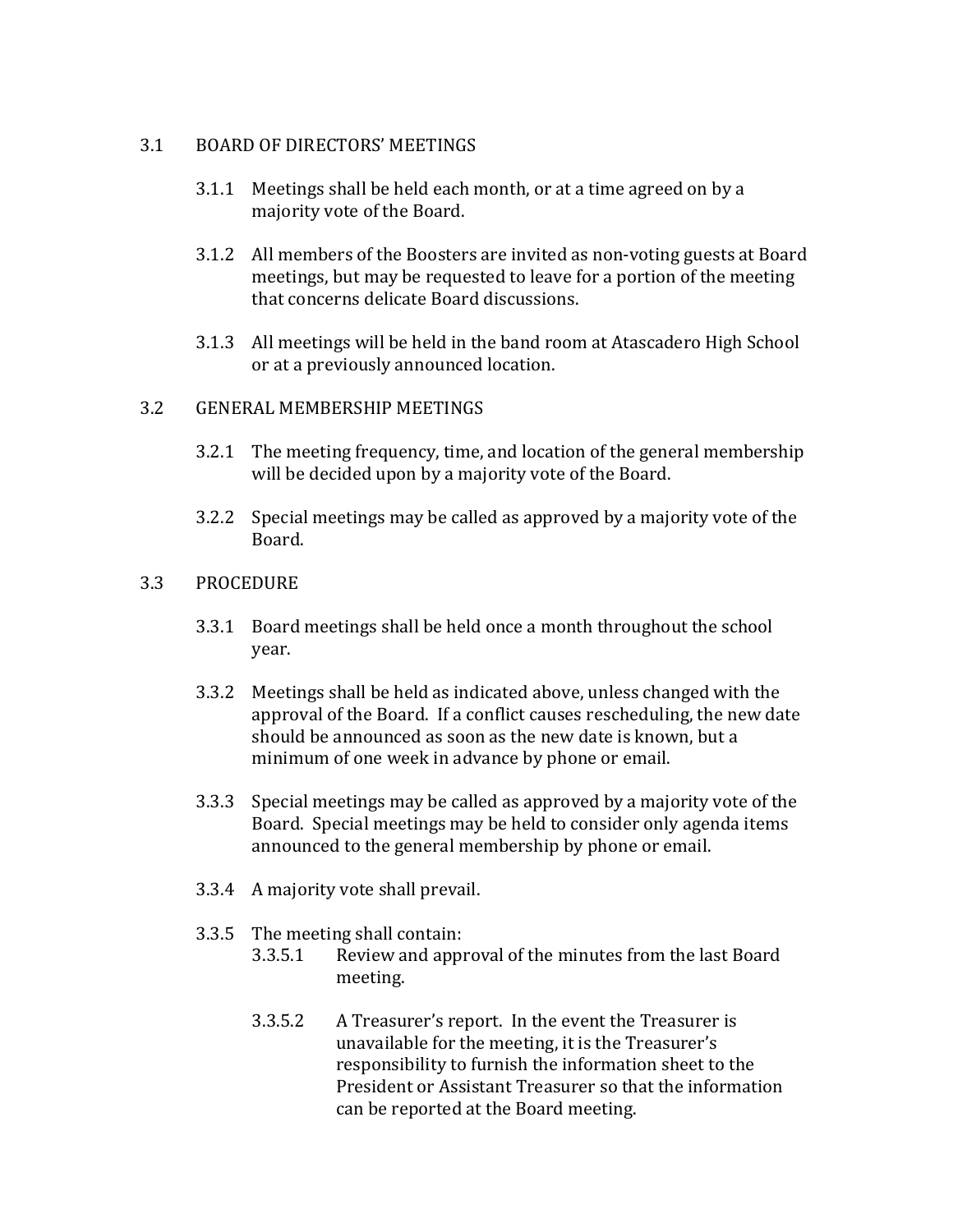- 3.3.5.3 Old business (from prior meetings).
- 3.3.5.4 New Business

### **4.0 ELECTIONS**

- 4.1 TIMING OF ELECTIONS
	- 4.1.1 The nominating committee is appointed in March by the Board.
	- 4.1.2 This committee, chaired by the President Elect, shall present a slate of officers in April for election in May.

### 4.2 PROCEDURE

- 4.2.1 In May, the announced slate of candidates, plus any candidates nominated from the floor, shall be voted upon and a majority vote shall prevail.
- 4.2.2 If more than one candidate is nominated for a given Board position the vote will be taken by secret ballot.

### 4.3 VACANCIES

- 4.3.1 A vacancy exists on the Board when a duly elected member tenders their resignation.
- 4.3.2 The Board shall present a replacement or replacements to be voted on by the Board within one month of the stated vacancy.
- 4.3.3 The term of the replacement Board member will be the remainder of the term for whom they are replacing.

# 4.4. NON-VOTING ENSEMBLE REPRESENTATIVES

4.4.1 The Board should attempt to have a representative for each instrumental ensemble present at the monthly board meetings.

### 4.5 IMPEACHMENT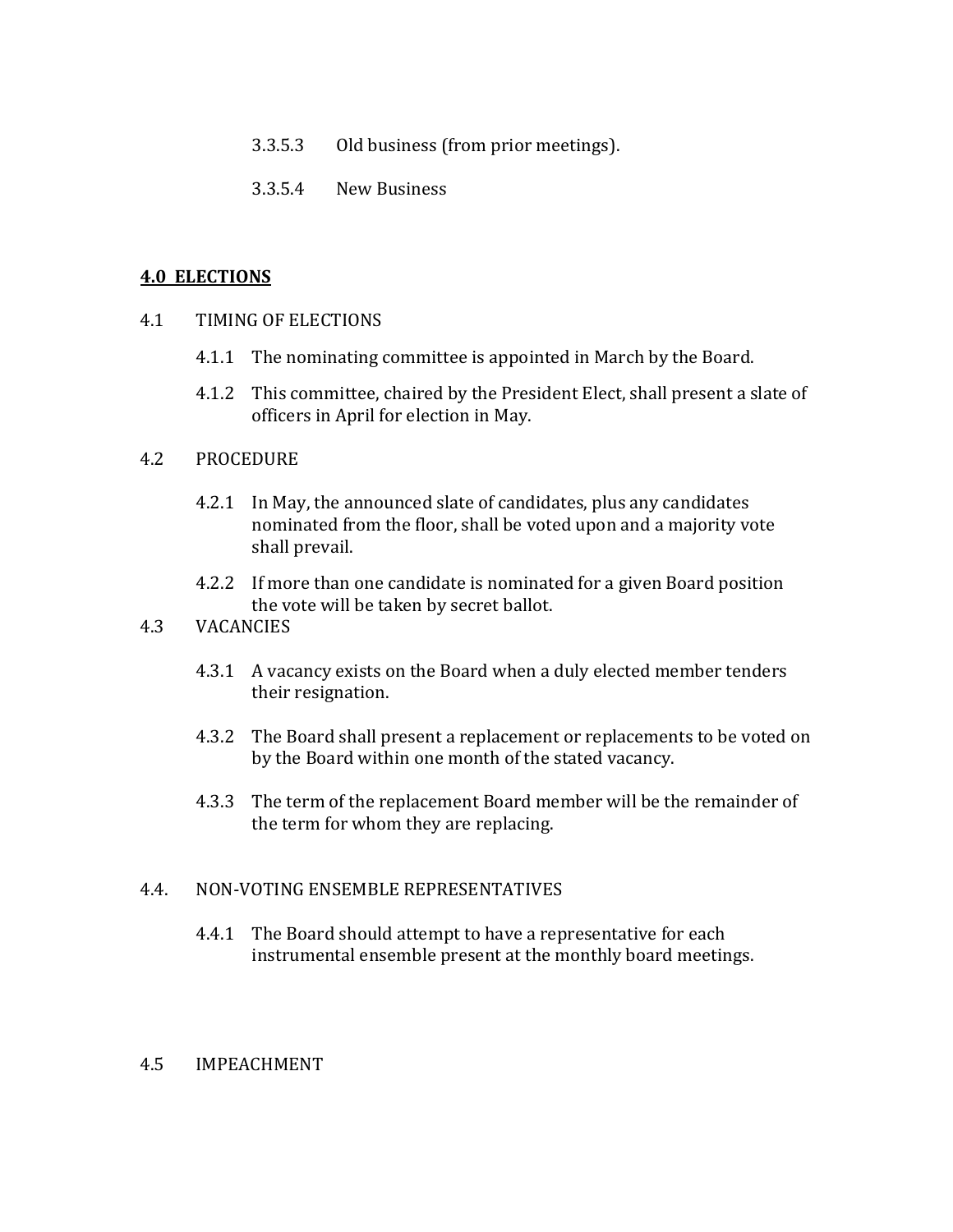4.5.1 If a Board Member is grossly negligent in performing their duties, as described herein, the Board may pursue impeachment with a vote of non-confidence. This vote must pass with a ⅔ majority. This vote will be held in a closed Board meeting.

# **5.0 PURCHASES & EXPENDITURES**

## 5.1 BUDGET PREPARATION

- 5.1.1 The Treasurer, with input from the Board and unit leaders, will prepare a proposed "Budget of Revenues and Expenditures" by the June Board meeting for the next school year. The Board will approve the budget, and submit the budget to the general membership for affirmation at the August general meeting.
- 5.1.2 It is the job of the President Elect to ensure this document is prepared before the old Board leaves office.
- 5.1.3 The unit leaders should make every effort to predict the fees and expenses they expect to incur, by month if possible.

# 5.2 LIMITS OF AUTHORITY

No emergency, non-budgeted expenditure of more than fifty dollars shall be reimbursed without a meeting and approval of the Board.

# **6.0 FINANCES OF THE ORGANIZATION**

- 6.1 ACCOUNTS
	- 6.1.1 The Boosters shall maintain a general checking account to be used to disperse the funds of the Organization.
	- 6.1.2 The Boosters may maintain a savings account to hold any medium term excess of moneys not needed for day-to-day operations.
	- 6.1.3 Should monies exist that are for multi-year projects, or are in excess of annual needs, notes (i.e. certificates of deposit, etc.) may be set up in the Boosters' name.
	- 6.1.4 The Treasurer shall have the authority to move moneys from one account to another, but only with prior Board approval and two of their signatures.
	- 6.1.5 All cash receipts shall be counted by two members.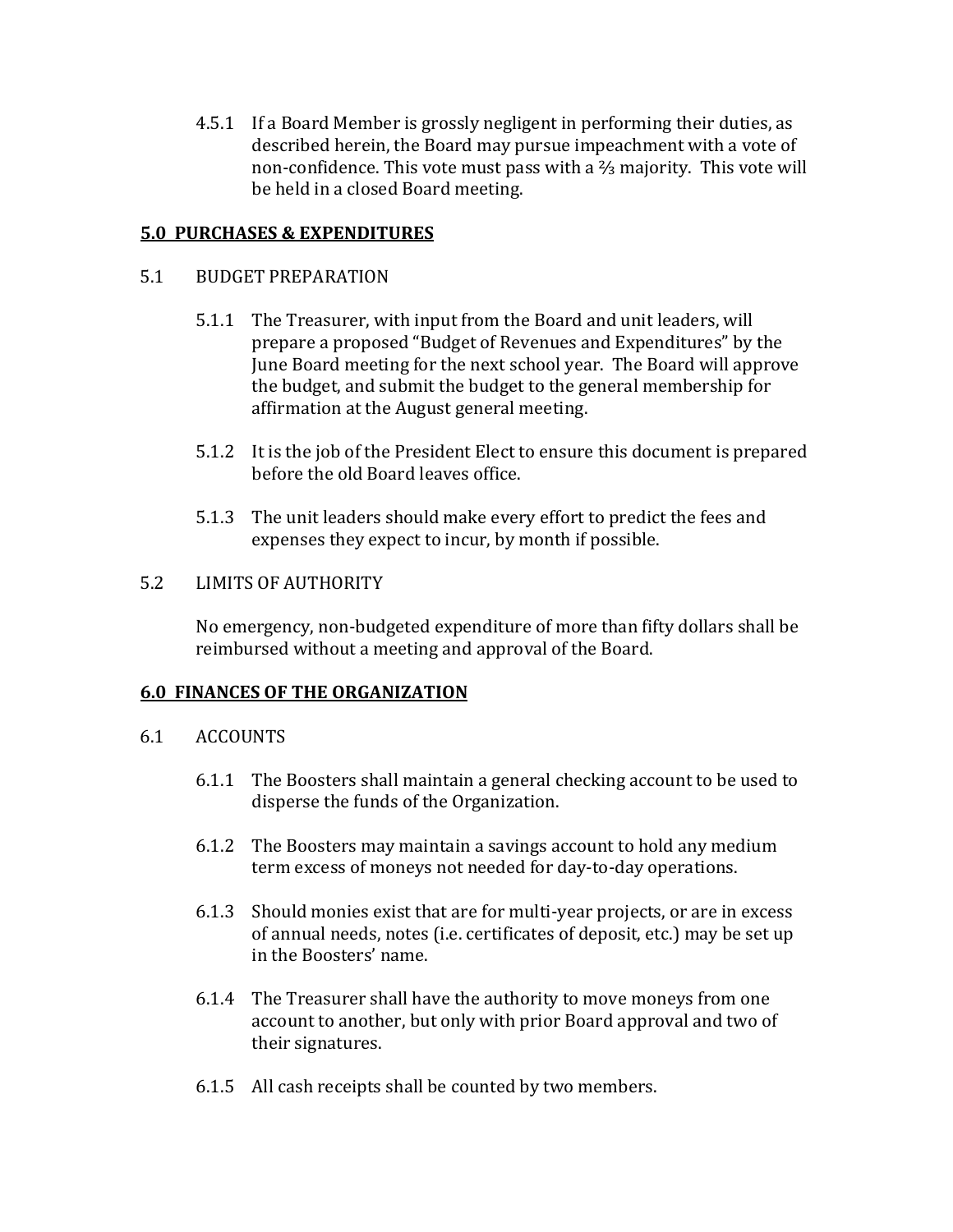# 6.2 AUTHORIZING SIGNATURES

- 6.2.1 The President, Vice president, and the Treasurer shall have signature authorization on the general account. No two signatories shall be related or reside in the same household.
- 6.2.2 All checks written against the Booster general accounting shall have adequate paperwork to identify the purpose of the payment.
- 6.2.3 All checks shall have two board members' signatures, at least one of which is a signatory on the account.

# 6.3 DISTRIBUTION OF FUNDS

- 6.3.1 Any expenditure requiring a reimbursement from Booster funds shall be submitted to the Board on an expense reimbursement form indicating the amount to be reimbursed, and the reason for the expenditure.
- 6.3.2 The Treasurer will accept this form as well as the attached supporting receipts and, if it is a budgeted item, the Treasurer will disperse the funds.
- 6.3.3 If the expenditure is not a budgeted item, and the expense has already been incurred, the Board must vote on payment approval prior to the Treasurer writing the check.

# **7.0 AMENDMENT OF BYLAWS**

# 7.1 PROCEDURE

- 7.1.1 Any change to the Bylaws must be submitted to the membership at least one month prior to their approval vote.
- 7.1.2 All changes to the Bylaws require a majority vote at a general membership meeting consisting of at least ten members.

# 7.2 POSTING

- 7.2.1 A copy of the Booster Bylaws shall be made available in a conspicuous place during all general, special, or Board meetings.
- 7.2.2 Each newly elected Board member shall be given a complete copy of the Bylaws at the meeting when they are elected.